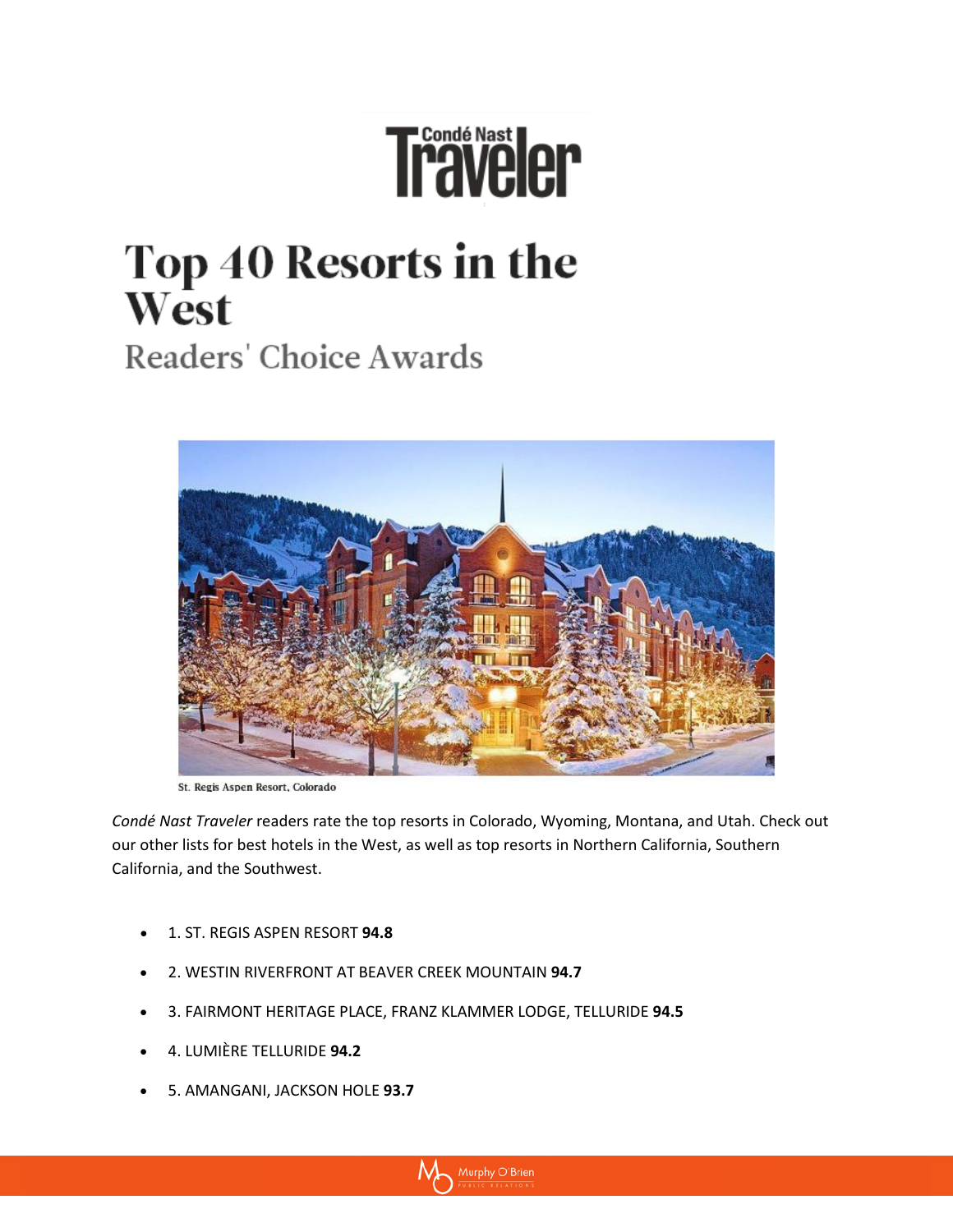- 5. FOUR SEASONS, JACKSON HOLE **93.7**
- 7. ST. REGIS DEER VALLEY, PARK CITY **93.5**
- 8. WALDORF ASTORIA PARK CITY **93.5**
- 9. THE BROADMOOR, COLORADO SPRINGS **93.1**
- 9. FOUR SEASONS RESORT VAIL **93.1**
- 11. VICEROY SNOWMASS **93.0**
- 12. DUNTON HOT SPRINGS, DOLORES **93.3**
- $\bullet$  13. THE SEBASTIAN, VAIL **92.3**
- 14. MONTAGE DEER VALLEY, PARK CITY **91.7**
- 15. SONNENALP RESORT OF VAIL **91.5**
- 16. LITTLE NELL, ASPEN **91.2**
- 17. THE ARRABELLE AT VAIL SQUARE **91.1**
- 18. HOTEL TERRA, JACKSON HOLE **91.0**
- 19. PARK HYATT BEAVER CREEK RESORT AND SPA **90.0**
- 20. INN AT LOST CREEK, TELLURIDE **89.9**
- 20. JENNY LAKE LODGE, GRAND TETON NATIONAL PARK **89.9**
- 22. NEW SHERIDAN HOTEL, TELLURIDE **89.0**
- 23. HOTEL TELLURIDE **88.9**
- 24. ALTA'S RUSTLER LODGE, ALTA **88.7**
- 25. CAMEL'S GARDEN HOTEL, TELLURIDE **88.6**
- 26. HOTEL MADELINE, TELLURIDE **87.8**
- 26. STEIN ERIKSEN LODGE, PARK CITY **87.8**
- 28. HOTEL PARK CITY **87.5**
- 29. PINES LODGE BEAVER CREEK RESORT **87.3**
- 29. TETON MOUNTAIN LODGE & SPA, JACKSON HOLE **87.3**